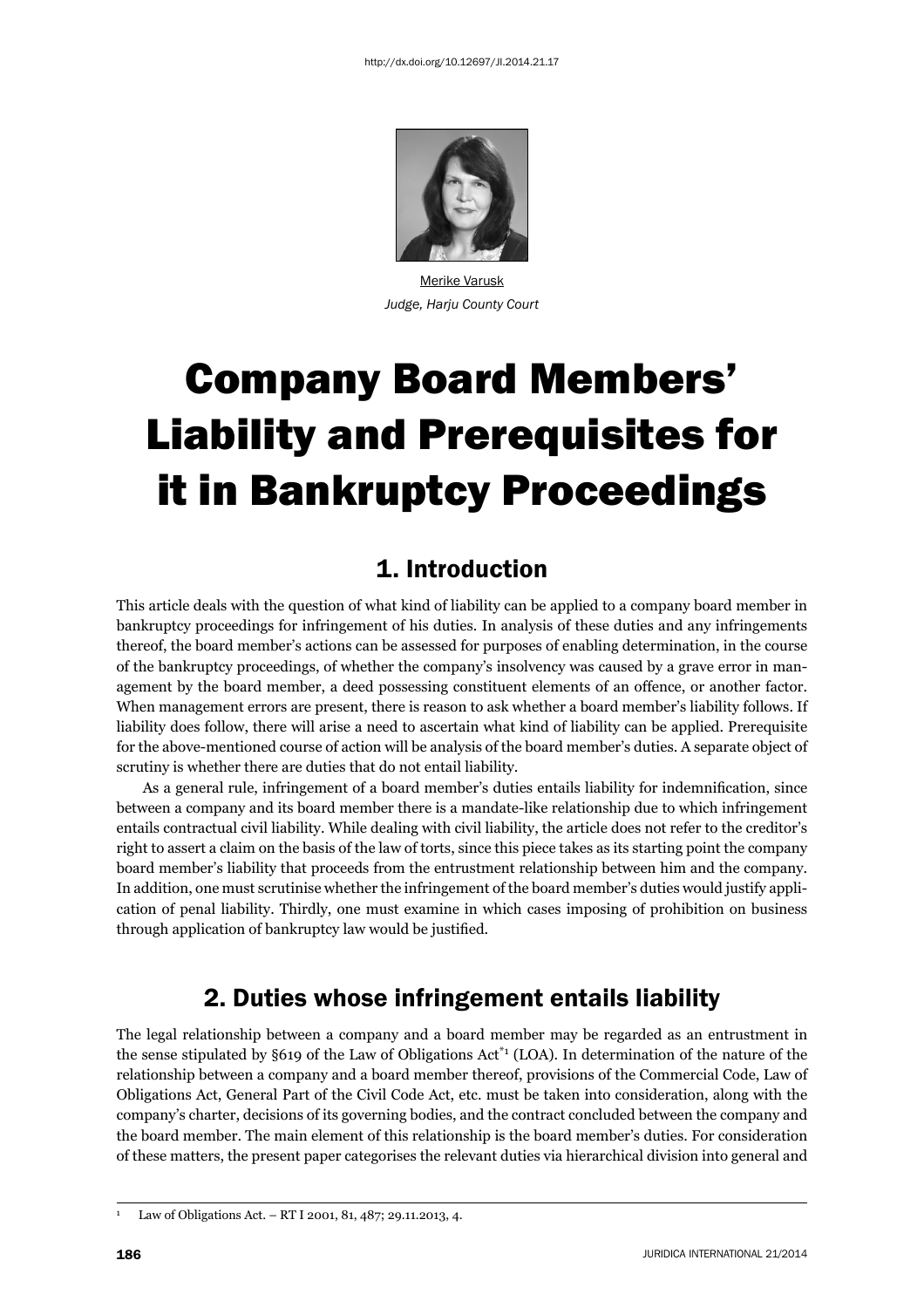other duties, with the latter, in turn, being divided into 'main' and 'specific' obligations<sup>\*2</sup>. Such categorisation is followed also by the legislation in vigour—for example, the classification of general obligations is derived from the provisions of the General Part of the Civil Code Act, Law of Obligations Act, and Commercial Code, and the main and specific duties are also regulated by various provisions of the Commercial Code (CC).

Since the board member has a legal relationship only with the company, he can infringe only his duties toward the latter. From the standpoint of bankruptcy proceedings, this article regards the board member's duties to the company and their infringement as infringement of the duties derived from the obligation (entrustment) between them since in the framework of such a relationship the provisions dealing with noncontractual illegal damage cannot be applied\*3.

In the case of a claim being asserted against a company board member in bankruptcy proceedings, the bankruptcy trustee must prove, among other things, that the board member has infringed his duties\*4. Hence, to assert a claim against a board member, the bankruptcy trustee will have to ascertain the board member's duties under the law, the contract, etc., in order to be able to assess whether the damage or an illegal deed was caused by infringement of the board member's duties.

## 2.1. General obligations

A board member's general obligations are the duty of care and the duty of loyalty. According to §35 of the General Part of the Civil Code Act\*5 (GPCC), members of the company's governing body (board and council members) must fulfil the obligations derived from the law or the charter with the diligence that can normally be expected of a board member and must be loyal to the company. The board member is bound to act in accordance with the obligation to remain loyal to the company and to apply the necessary diligence in line with the nature of the mandate (see the LOA's  $\S620$  (1) and the CC's  $\S187$  (1);  $\S315$  (1); and  $\S227$  (1)). Along with the duty of loyalty, the duty of care is at the very top of the pyramid in the hierarchy of a board member's obligations, where it encompasses the most important and most general guidelines for behaviour that the board member must rely on in his actions\*6. In view of the importance of the general obligations, the author will expand upon them more thoroughly in this article.

The duty of care is the responsibility or the legal obligation of a person or organization to avoid acts or omissions (which can be reasonably foreseen) to be likely to cause harm to others\*7. In view of the duty of care, the leader must make use of his skills in such an assiduous and diligent manner as any reasonable person would apply in similar circumstances\*8. The board being the only body to represent the company's interests, it is accorded ample scope for action for reaching of the goals established by the charter\*9.

In order to assess whether the board member has fulfilled his duties with due diligence, one must make the judgement on the basis of the field of activities of the company in question, its size, the board member's personal qualities, and the concrete nature of the tasks (mandate) to be fulfi lled. In evaluation of the duty of care, an objective standard must be followed. That standard is derived from §620 (2) of the LOA, according to which the follower of the mandate is a professional. Hence, the author is of the opinion that if the board member's knowledge and experience are insufficient for fulfilment of his obligations or if he fails to perform his obligations for another reason, this constitutes a violation of his obligations.

<sup>2</sup> P. Varul *et al*. *Äriühingu juhtorganid* [Company Management Bodies]. Äripäeva Kirjastus 2005, p. 53; T. Tiivel. Äriühingu juhtorgani liikme kohustused ja vastutus [Obligations and Liability of a Member of a Company Management Body]. MA thesis, Tartu University 2004, p. 13

<sup>3</sup> CCSCd 3-2-1-18-08.

<sup>4</sup> CCSCd 3-2-1-197-13.

<sup>5</sup> General Part of the Civil Code Act. – RT I 2002, 35, 216; 6.12.2010, 12.

<sup>6</sup> P. Varul *et al*. (see Note 2), p. 54.

<sup>7</sup> See the lexicon of economic terms on the Internet at http://www.businessdictionary.com/ (most recently accessed on 18.07.2014).

<sup>8</sup> J.N. Gordon, M.J. Roe. *Convergence and Persistence in Corporate Governance*. Cambridge University Press 2004, p. 338. – DOI: http://dx.doi.org/10.1017/CBO9780511665905.

<sup>9</sup> B. Kropff, J. Semler. *Münchener Kommentar zum Aktiengesetz* [Commentaries on Limited Liability Companies]. Munich: Verlag C.H. Beck / Verlag Franz Vahlen 2004, p. 448.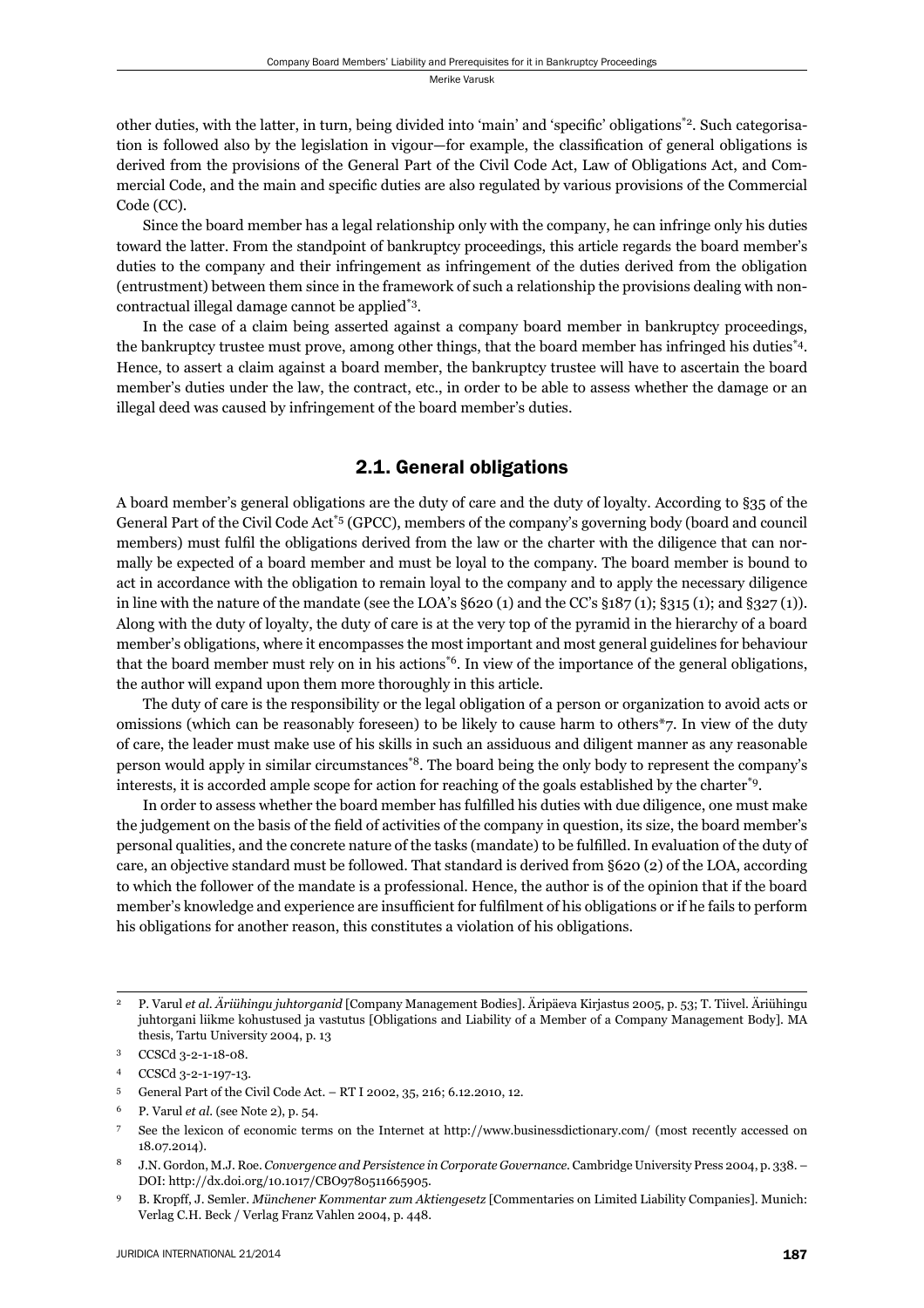In following the duty of care, the board member must fulfi l his duties in line with the *bona fi de* principle set forth in §32 of the GPCC, taking into consideration first and foremost the interests of the company<sup>\*10</sup>.

The duty of loyalty brings in the question of trust, since the board member has ample rights of representation to act in the name of the company, to assume proprietary obligations, and to exercise his rights. The aim of the duty of loyalty is to avoid exploitation of other shareholders or partners by the shareholders or partners who lead the company or control it<sup>\*11</sup>. The duty of loyalty encompasses the board member's duty to avoid the influence of his personal interests upon the consequences of his decisions and to avoid conflict of interests between himself and the company. Board members must not use their position to gain personal profit and benefit or other personal advantages; in dealings with the company and the owners, they must give precedence to the interests of these over their own<sup>\*12</sup>. The duty of loyalty is expressed first and foremost by means of a non-competition obligation, confidentiality, obligation to avoid conflict of interests, and monetary financing prohibition.

Under the non-competition obligation, a board member must not, without the partners' or council's approval, be a self-employed entrepreneur in the field of activity of the relevant limited company, be a partner in a general partnership active in the same field as the limited company; or be a member having unlimited liability or board member of a trust, except when the companies belong to the same business group (see  $\S185$  (1);  $\S312$  (1); and  $\S324$  (1) of the CC<sup>\*13</sup>). The monetary financing prohibition is an absolute prohibition, since the company must not give loans to its board members. The same is true of credit agreements and financially equivalent transactions. The aim of the above-mentioned is unambiguous exclusion of the realisation of loan-like withdrawals, of whatever sort, and to preclude tax evasion. The duty of confidentiality is related to the company board member's duty to keep the company's trade secrets (these consist of intellectual property such as know-how, information on the processes or systems involved, and other confidential information that gives its owner a competitive advantage and whose unauthorised disclosure would harm the owners' interests) and must encompass the possibility of hindering the disclosure of such information under their control\*14. The content and volume of the trade secrets depends on each individual company, since such factors as the specifics of the field of activity of the company in question mean that the trade secrets may encompass very different kinds of information. The duty to avoid conflict of interests refers to the board member's duty to, while exercising his civil rights and performing his civil duties, follow the *bona fide* principle, which entails the board member's duty to avoid in his actions conflict between the interests of the limited company and his own\*15. The subjecting of the board member's activities to surveillance by the company's council is seen as a suitable measure for avoiding conflict of interests since transactions that surpass the limits of everyday economic affairs must be authorised by the council.

The primacy of general obligations, especially that of the obligation to apply diligence, as a prerequisite for application of liability to a company board member, is emphasised also by the legislation currently in vigour, since filing a claim for compensation against a company board member is properly justified if the damage in question has been caused by infringement of the board member's duties and the board member will have the opportunity to be exempted from liability if able to prove having performed his duties with the diligence that can be expected from a decent entrepreneur (see the CC's §187 (2) and §315 (1)). The case law has assumed the same position<sup>\*16</sup>. It follows from the foregoing that, in order to be exempted from liability, the company board member will have to prove that, while fulfilling the duty of care, he has acted in accordance with the needs of the specific company involved, followed the objective standards, and fulfilled his duties derived from the law and his contract with diligence and in good faith, whereas if there is suspicion that the board member has infringed the duty of loyalty, he will have to prove that he has not breached the trust accorded him.

<sup>10</sup> P.L. Davies (ed.). *Gower's Principles of Modern Company Law*, sixth edition. London: Sweet & Maxwell 1997, p. 610; CCSCd 3-2-1-67-03, p. 23.

<sup>11</sup> J.N. Gordon, M.J. Roe (see Note 8), p. 339.

<sup>12</sup> T. Tiivel. Piiratud vastutusega äriühingu juhatuse liikme lojaalsuskohustus [The Duty of Loyalty of a Board Member of a Limited Liability Company]. – *Juridica* 2001/IV, pp. 225–233.

<sup>13</sup> Commercial Code. – RT I 1995, 26, 355; 23.12.2013, 27.

<sup>14</sup> CCSCd 3-2-1-108-08; dictionary of business terms at http://www.businessdictionary.com/.

<sup>15</sup> CCSCd 3-2-1-67-03, p. 23.

<sup>16</sup> CCSCd 3-2-1-197-13.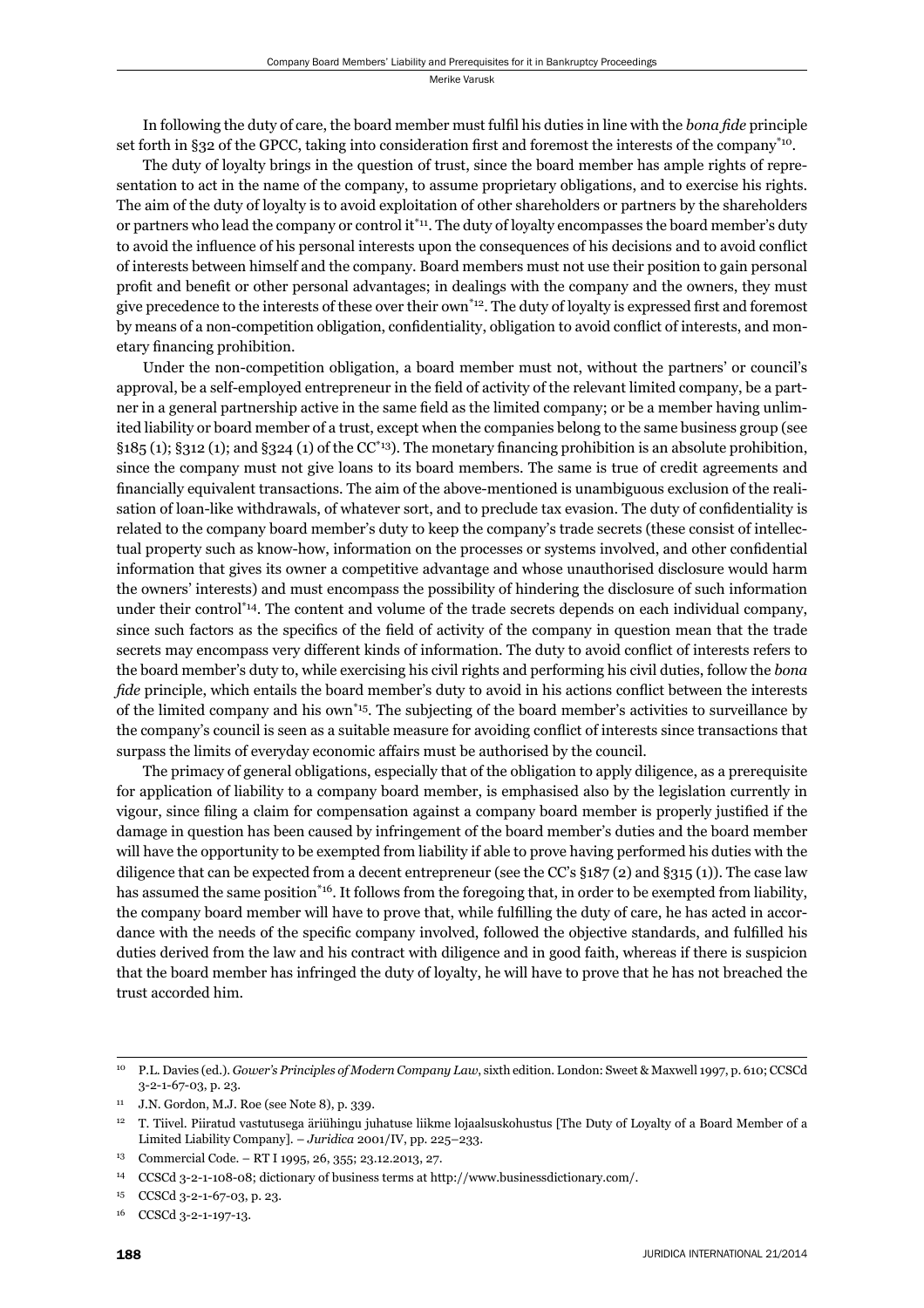#### 2.2. Main obligations

The main obligations are a set of other obligations that, in essence, go hand in hand with the leadership of a company and are not regulated in detail by the law. Main obligations are hierarchically subordinated to the general duty of care and loyalty. The main obligations of a company board member are planning, organising, management (leadership), and monitoring. The principles of division stated here were set forth in the 18th century<sup>\*17</sup> and have been complemented more recently<sup>\*18</sup>.

Planning is a leadership function that is related to determining the goals for future achievements<sup>\*19</sup>. Planning is the most important of the main obligations, since it is oriented toward planning of the enterprise's economic affairs in the future. This is formulated as a plan\*20. If the company has a council, planning shall be their duty (see the CC's §316), drawing up of short-term plans may be among the duties of a board member. Organising is a direct continuation from planning: it is a leadership function that aids in structuring the company and co-ordinating the employees' behaviour in accordance with the goals set in the planning\*21. Implementation of the company's plans is related to its everyday economic affairs and is the task of the company's board. Management (leadership) is 'people management', involving organising people and motivating them to work together in order to reach certain goals<sup>\*22</sup>. The function of management comprises important processes such as communication with the vendors, production work, and provision of services, alongside guaranteeing solid financial management<sup> $23$ </sup>. The decisions on the management of the company are made by the council members, while a board member is in charge of the company's economic affairs to the extent that this is not within the competence of the council or general meeting. Monitoring (surveillance) is a systematic process that enables the leaders to regulate the organisational activities and bring them into accordance with the established plans, goals, and standards\*24, and its aim is to obtain feedback on the enterprise's industrial performance. The task of the board member is to monitor the company's activities, and the fulfilment of that duty is supervised by the council. A final matter to be considered here is representation. The company is represented by the board member, whose right of representation in relation to third parties is without condition, except if the company's board members share a common right of representation and a note to that effect has been made in the trade register.

Proper fulfilment of the main obligations is important since, for example, a business plan compiled in a superficial manner and failure to fulfil the duty to monitor may lead to failure to detect persistent losses that could lead to the company's insolvency.

#### 2.3. Specific obligations

A company board member's specific obligations too are subordinated to the duties of care and loyalty. Specific obligations, together with the main obligations, belong to the other obligations; they are differentiated by the fact that the main obligations are of a more general nature while the specific obligations are narrower and concretely delineated.

The author of the present article is of the opinion that the most important of the specific obligations is the company board member's obligation to organise the accounting, since the correct performance of

<sup>17</sup> H. Mintzberg. *The Nature of Managerial Work*. New York; Evanston, ; San Francisco; London: Harper & Row, Publishers 1973, p. 1.

<sup>18</sup> R.L. Daft, D. Marcic. *Management: The New Workplace*, sixth edition. Cengage Learning 2009, p. 8; E. Werlauff. *EU-Company Law: Common Business Law of 28 States*, second edition. DJØF Publishing 2003, p. 394; R. Alas. *Juhtimise alused* [Basics of Managing]. Tallinn: Kirjastus Külim 2004, p. 11; P. Varul *et al*. (see Note 2), p. 82.

<sup>19</sup> R.L. Daft, D. Marcic (see Note 18), p. 8.

<sup>20</sup> R. Brody. *Effectively Managing Human Service Organisations*, third edition. USA: SAGE Publications 2004, p. 9; J.H. Donnelly, Jr *et al*. *Fundamentals of Management*. Homewood, Illinois; Boston: Irwin 1992, p. 142.

<sup>21</sup> R.L. Daft. *New Era of Management*, second edition. Thomson South-Western 2008, p. 308.

<sup>22</sup> Jones, M. Accounting for Non-Specialists – West Sussex: Cardiff Business School, John Wiley & Sons, Ltd 2002, p. 370; J.J. du Plessis *et al*. *Principles of Contemporary Corporate Governance*. New York: Cambridge University Press 2005, pp. 6–7. – DOI: http://dx.doi.org/10.1017/CBO9780511813481.

<sup>23</sup> R.S. Kaplan, D.P. Norton. *Strategy Maps: Converting Intangible Assets into Tangible Outcomes*. Boston: Harvard Business School Press 2004, pp. 65–77; K. Bender, K. Ward. *Corporate Financial Strategy*, second edition. Great Britain: Martins The Printers 2003, pp. 41–42.

<sup>24</sup> R.L. Daft (see Note 21), p. 454.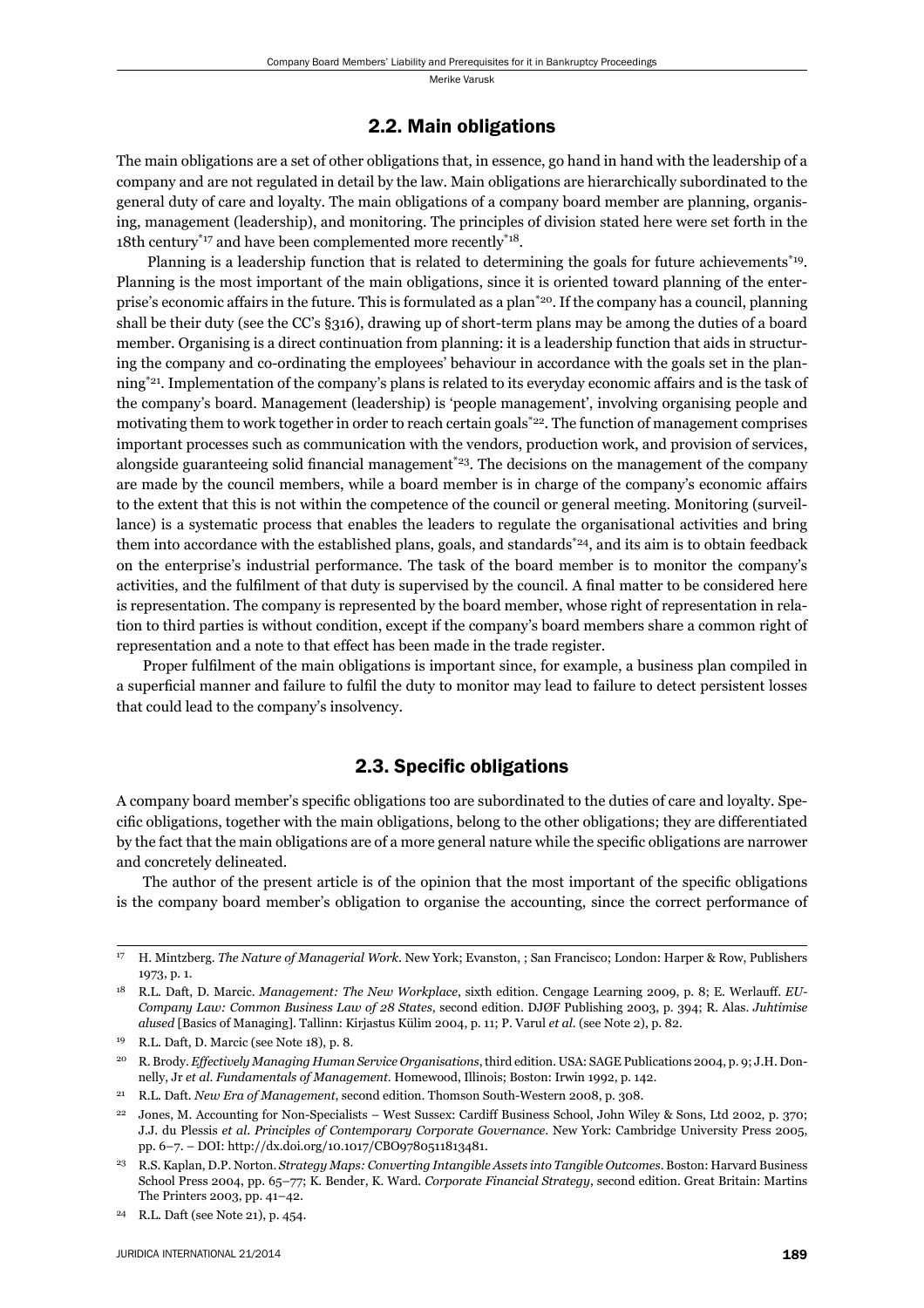that duty is a prerequisite for performance of many other duties of a company board member, while also being a good way to get an overview of the company's economic situation. The aim of that duty is to fulfil the requirements of accountancy and disclosure<sup> $25$ </sup>. One of the tasks involved in the accountancy obligation is to create a system of early warning<sup>\*26</sup>. The obligation to convene a meeting of partners or shareholders guarantees the informing of the owners. Commercial law lays down the foundations for convening a meeting, of which the most important must be deemed to be the duty, proceeding from §§ 176 and 301 of the Commercial Code, to convene a meeting of partners/shareholders in the event of the company's assets falling below the limit stipulated by the law. If the company has become permanently insolvent, the board member is bound to file a bankruptcy petition. The aim of filing a bankruptcy petition is to inform the legal public in order to warn them of an insolvent limited company<sup>\*27</sup>. The bankruptcy filing must be presented to the court immediately and not later than 20 days after the emergence of insolvency. There is also an obligation of accountancy to a higher governing body. Board members are bound to inform the company partners or shareholders about the company's activities and to grant them and the council access to the company's documents. In addition, there are obligations derived from the charter or work contract. In establishment of the relationship between the board member and the company, the provisions of the law must be followed, as must the company's charter, the provisions of the work contract concluded between the company and the board member, and concretisation of the board member's duties via decisions made by the council or the board. The list of specific duties provided here is not exhaustive.

# 3. Liability of a company board member in bankruptcy proceedings

## 3.1. Specifics of liability in bankruptcy proceedings

A board member of a legal person is liable for infringement of his duties regardless of whether that legal person is declared bankrupt. The present article deals with the situation wherein the legal person has been declared bankrupt and the main question is that of what the board member is liable for. The foundations for the board member's liability are essentially the same as in the situation in which the legal person has not been declared bankrupt. However, there are certain distinctions. In bankruptcy proceedings, when civil legal responsibility is applied, whether a grave management error has been made is of importance since that serves as a basis for determination of whether or not the bankruptcy trustee will be bound to file a claim for compensation against a board member. The bankruptcy-related offences listed in the Penal Code presume that a legal person has become bankrupt (these being causing insolvency, infringement of the duty to file for bankruptcy. Application of prohibition on business presumes that a legal person is declared bankrupt.

## 3.2. Civil liability

In bankruptcy proceedings, a specific element involved with respect to applying civil responsibility lies in the need to, in addition to following the ordinary way of filing a claim against a board member, establish the presence of a grave management error. If a board member has committed a grave management error, the bankruptcy trustee is bound to seising of a court against a board member who has infringed his obligations (BA, §55 (3)3). Application of liability in cases of a slighter management error is not excluded either.

In filing of a claim against a company board member, the following presumptions must be relied on: that the board member has violated his duties (see the CC's §187 (1) or §315 (2), or the GPCC's §35), material loss to the company has emerged or is about to emerge (under the LOA's §127 (1) and §128), there is a causal relationship between an infringement and damage (see the LOA,  $\S$ 127(4)), and the board member is liable for infringement of his duties—he has not followed the standards of diligence of a decent entrepreneur (see the second sentence of the CC's §187 (2) and also §315 (2)). The burden of proof is divided in such a

<sup>25</sup> J.N. Gordon, M.J. Roe (see Note 8), p. 333.

<sup>26</sup> B. Kropff, J. Semler (see Note 9), p. 447.

<sup>27</sup> *Ibid*., p. 482.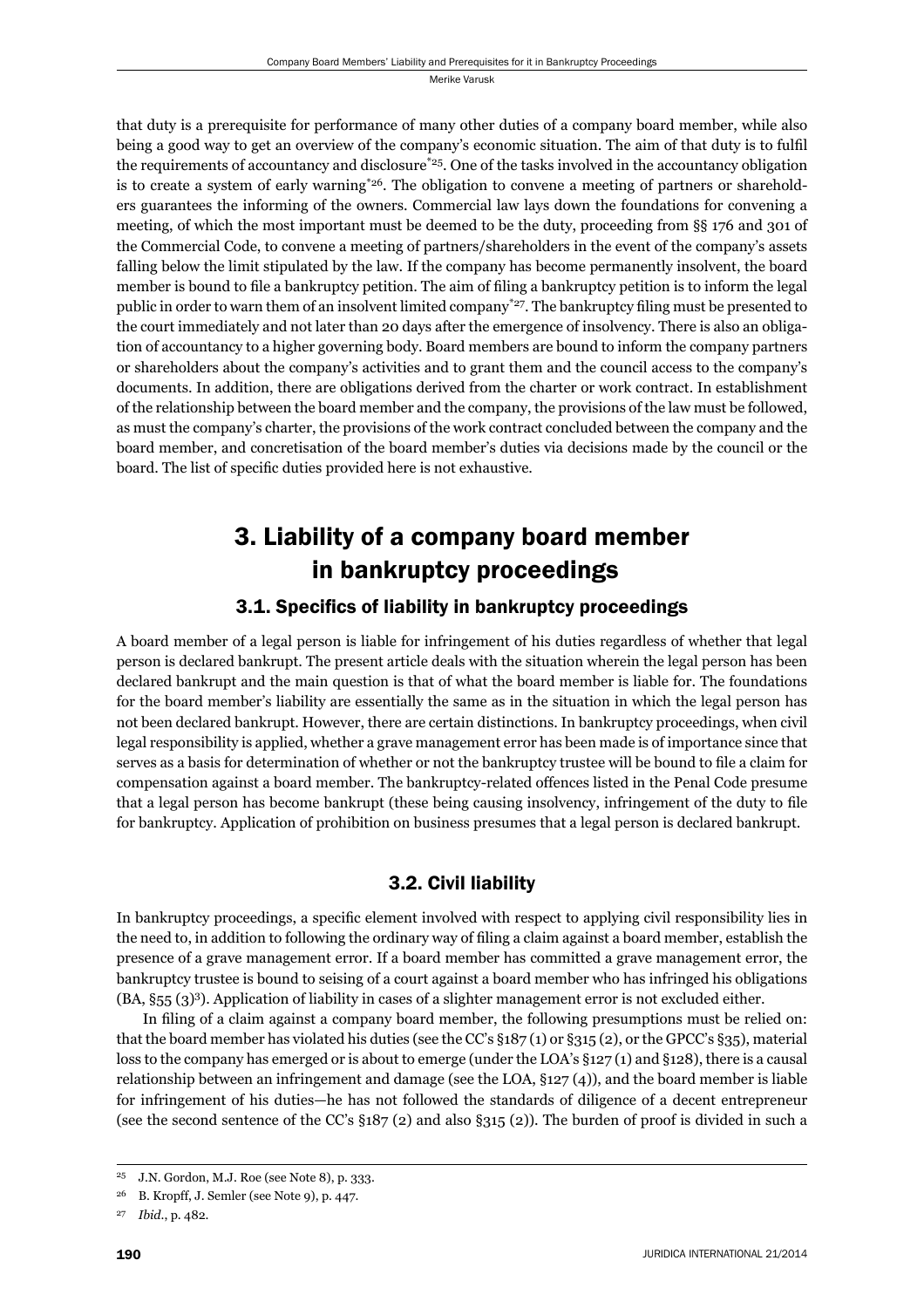way that, when asserting his claim, the bankruptcy trustee will have to prove that the board member has infringed his duties and that precisely these infringements have caused the damage to the company to occur. After that, the board member, in his turn, will have the opportunity to prove that he has been acting with the diligence expected from a decent entrepreneur<sup>\*28</sup>.

In addition to the general presumptions for filing a claim against a board member, the bankruptcy trustee will have to ascertain whether the board member has committed a grave management error since in the bankruptcy proceedings the bankruptcy trustee is bound to file a claim for compensation in the event of a grave management error (under the BA's  $\S55(3)^3$ ). In view of that, the author will proceed to assess in which cases it is possible to claim that a board member's grave management error is present. In evaluation of a possible grave management error, the main question is whether it would be well-justified to apply liability to a board member. In the case of infringement of a duty, a management error is present too, so the question arises of whether there is a good reason to file a claim for compensation against a board member who has infringed his duties. A precondition for applying liability in the event of a grave management error is a possibility of filing a claim for compensation from a board member who has infringed his duties. Application of liability in cases of a slighter management error is not excluded either. No-one has set a lower limit from which a management error may be considered a grave one. Instead, this has been left to the case law to evaluate. At present, what there is of the latter is relatively vague.

According to the author of this article, in dealing with a grave management error committed by a board member, the presence and quantity of damage plays an important part. For example, the author is of the opinion that if the board member has given an unsecured loan, there is grave negligence since in such a situation a debtor may fail to fulfil his duties, and in such cases it may also turn out that the debtor has no assets that would enable him to satisfy the claim. It is this author's view that a management error that has caused substantial damage may be regarded as a grave management error since substantial damage will have a serious impact on the company's economic indicators and could bring about payment difficulties for the company that in the worst case might cause the company to become insolvent. The size of the company is a decisive factor since the sum of damage that may cause insolvency for a small company may not have a substantial impact on a big enterprise. In determination of what constitutes a grave management error, it is also important to ascertain whether a management error that is being blamed on a board member presents the constituent elements of an offence.

In practice, in cases involving a claim for compensation against a board member, there is frequently a problem with the bankruptcy trustee, as applicant, having to prove that an infringement of duties by the board member and ensuing damage have taken place: often the relevant evidence is lacking, or later on, during the action, new evidence emerges that excludes the board member's liability. In practice, quite often there is also the problem that the bankrupt company's documentation handed over to the bankruptcy trustee in the course of the bankruptcy proceedings turns out to be deficient.

In the process of filing a claim, the breeder documents for accounting are of decisive importance, as documents that form the basis of every entry confirming an economic transaction (see  $\S6$  (4) of the Accounting Act), so the bankruptcy trustee should, when taking control of the bankrupt entity's accounting documents, be diligent and fixate in detail all documents to be taken over in the takeover act, while also applying to the court for administering an oath to the debtor's board member (see §§ 19 and 86 of the Bankruptcy Act\*29, or BA) about the data presented to the court on the assets, debts, and economic or vocational operations being correct to the best of his knowledge. In such cases, a board member will have a hard time presenting new evidence later in the course of the action, since he will have to state a cause for previously having presented incorrect data to the court or the bankruptcy trustee, for doing the latter may result in liability for perjury (under §320 of the Penal Code). The author is of the opinion that if the debtor's board member is able to specify a convincing cause for not having presented the bankrupt company's accounting documents earlier, the costs of any legal proceedings or other expenses (such as expenses of ordering an expert evaluation prior to filing of a claim) resulting from the board member's failure to present the evidence in a timely fashion should still be left to be borne by the board member whose actions caused these expenses. The author is of the opinion that leaving of the expenses to be borne by the board member is justified by the fact that the debtor's board member is obliged to organise the accounting (under the CC's §183

<sup>28</sup> CCSCd 3-2-1-197-13, p. 14.

<sup>29</sup> Bankruptcy Act. – RT I 2003, 17, 95; 9.5.2014, 14.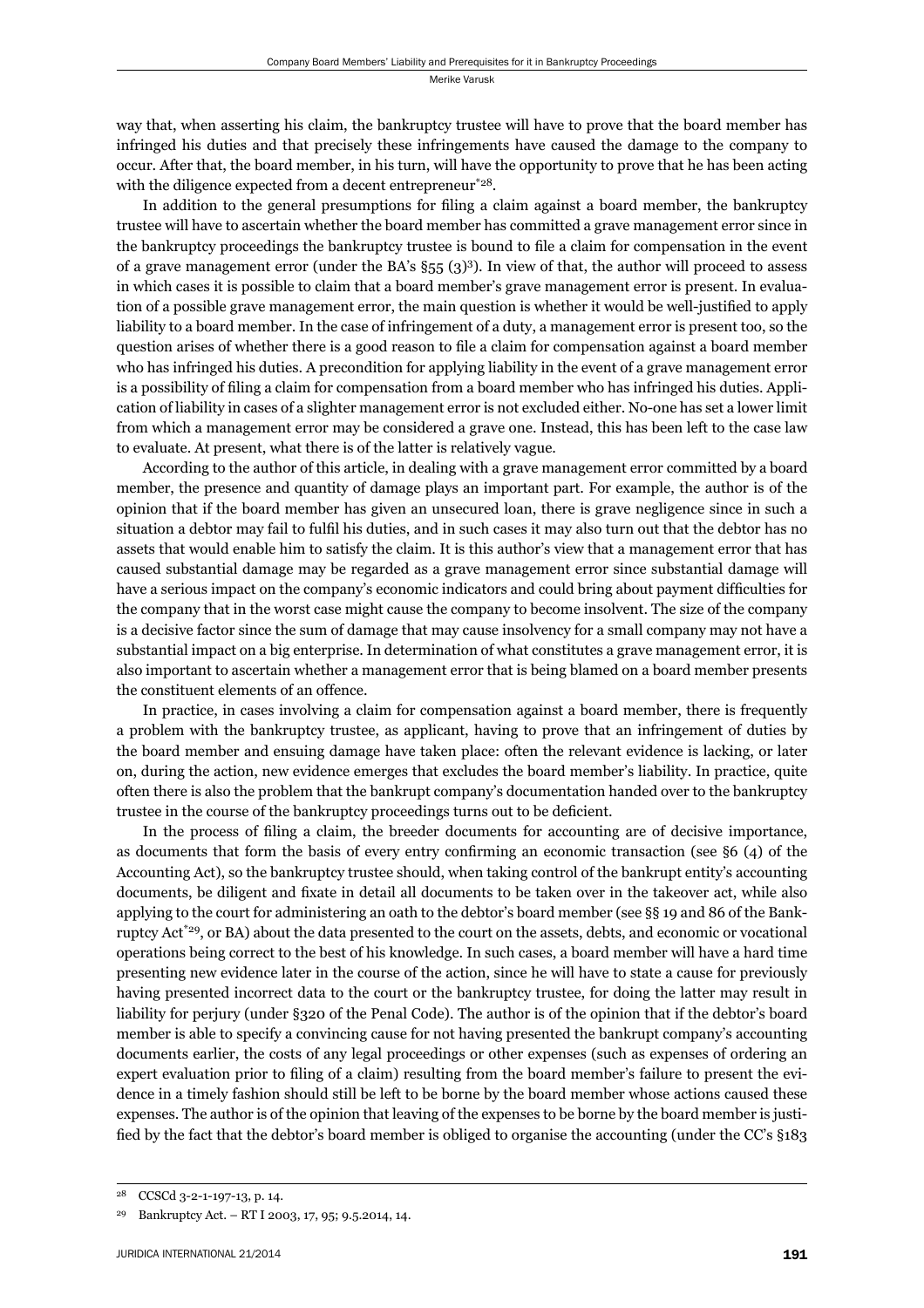and §306 (4)), and belated presentation of documents in the situation wherein a board member previously asserted under oath to the court that the data presented to the court are correct indicates that the debtor's board member had not organised the accountancy properly—in other words, he did not have a proper overview of the documents or concealed them during hand-over to the bankruptcy trustee or to the court. Hence the author is of the opinion that if infringement of the obligation of accounting by the board member has entailed damage, whether within or beyond the framework of legal proceedings, the damage caused must be compensated for by the board member who has infringed his duties.

If no damage has emerged as arising in consequence of the board member's infringement of his duties, there is reason to deliberate whether to apply penal or bankruptcy liability to him.

### 3.3. Penal liability

Infringement of duties by a company's board member may entail penal liability. Such liability belongs to the domain of so-called economic offences, with the aim being to regulate the economic environment and to prevent offences related to it. The board member's penal liability is well justified if the infringement of his duties (by action or inaction) is listed in the Penal Code as an offence. Infringements of board members' duties are mentioned as company-related offences (in the Penal Code<sup>\*30</sup>, or PC, in §§ 377–381<sup>1</sup>), as are offences related to bankruptcy proceedings (PC, §§ 384–3851 ). At the same time it is also possible to punish the board member who has infringed his duties for crimes against property, such as misappropriation (PC, §201).

Of board members' duties, the Penal Code stipulates punishments mostly for the specifi c duties, such as: infringement of the duty to convene the meeting of partners or shareholders (PC, §380), infringement of the duty to organise the accounting (PC, §381<sup>1</sup>), and infringement of the duty to file for bankruptcy in case of insolvency (PC, §3851 ). At the same time, infringement of general obligations—such as breaching the obligation of loyalty or the obligation to honour trade secrets (PC, §377) or causing insolvency through infringement of the duty to apply diligence (PC, §384)—also constitutes an offence, according to the Penal Code.

If the debtor turns out to have committed a deed with constituent elements of an offence in connection with the emergence of insolvency, the court or the bankruptcy trustee will have to inform the prosecutor or the police in order for them to decide upon the initiation of criminal proceedings (under the BA's §28 (1)). Regardless of the fact that many complaints of an offence are filed in relation to causing insolvency and other offences resulting from infringement of duties of company board members, these have not led to conviction of persons having committed deeds with elements of an offence, since most criminal prosecutions are terminated on account of expiry or application of opportunity. In this author's opinion, the latter shows that the state so far has not contributed enough means to investigate offences related to insolvency and directed against companies; also, nothing has been done for some years now to enhance the competency of investigators who deal with economic offences. Still, constant criticism and practical need have led to the establishment of the Economic Offences Bureau (under the jurisdiction of the Central Criminal Police), whose task it is to investigate economic offences of a more serious kind. The author is of the opinion that such an approach is very welcome but does not justify decriminalisation of the above-mentioned economic offences or eliminate the need to enhance the investigative capacity also with respect to lesser economic offences.

At present, plans are being made to introduce, with a draft act (DA 554)\*31, changes to the Penal Code Implementation Act, to decriminalise several bankruptcy-related offences and offences directed against companies. Under the proposed amendments, infringement of the duty to convene the meeting of partners or shareholders (PC, §380) would cease to be an offence. It is this author's opinion, however, that the latter provision is an important measure for protecting the investors (partners and shareholders), in order to guarantee the timely involvement of the owners and to give the investors the opportunity to take decisions pertaining to their assets. In the bankruptcy proceedings, the owner (partner or shareholder) is not a creditor through a claim over a share or a sum of money paid for a share, due to which he will be left without protection by exclusion from the regulation of § 380 of the PC. Section 384 of the Penal Code does not

<sup>30</sup> Penal Code. – RT I 2001, 61, 364; 14.1.2014, 10.

<sup>31</sup> Draft act for introducing amendments to the Penal Code and other legislative acts related to it, available at http://www. riigikogu.ee/?op=ems&page=eelnou&eid=78433b29-8b2f-4281-a582-0efb9631e2ad& (most recently accessed on 30.6.2014).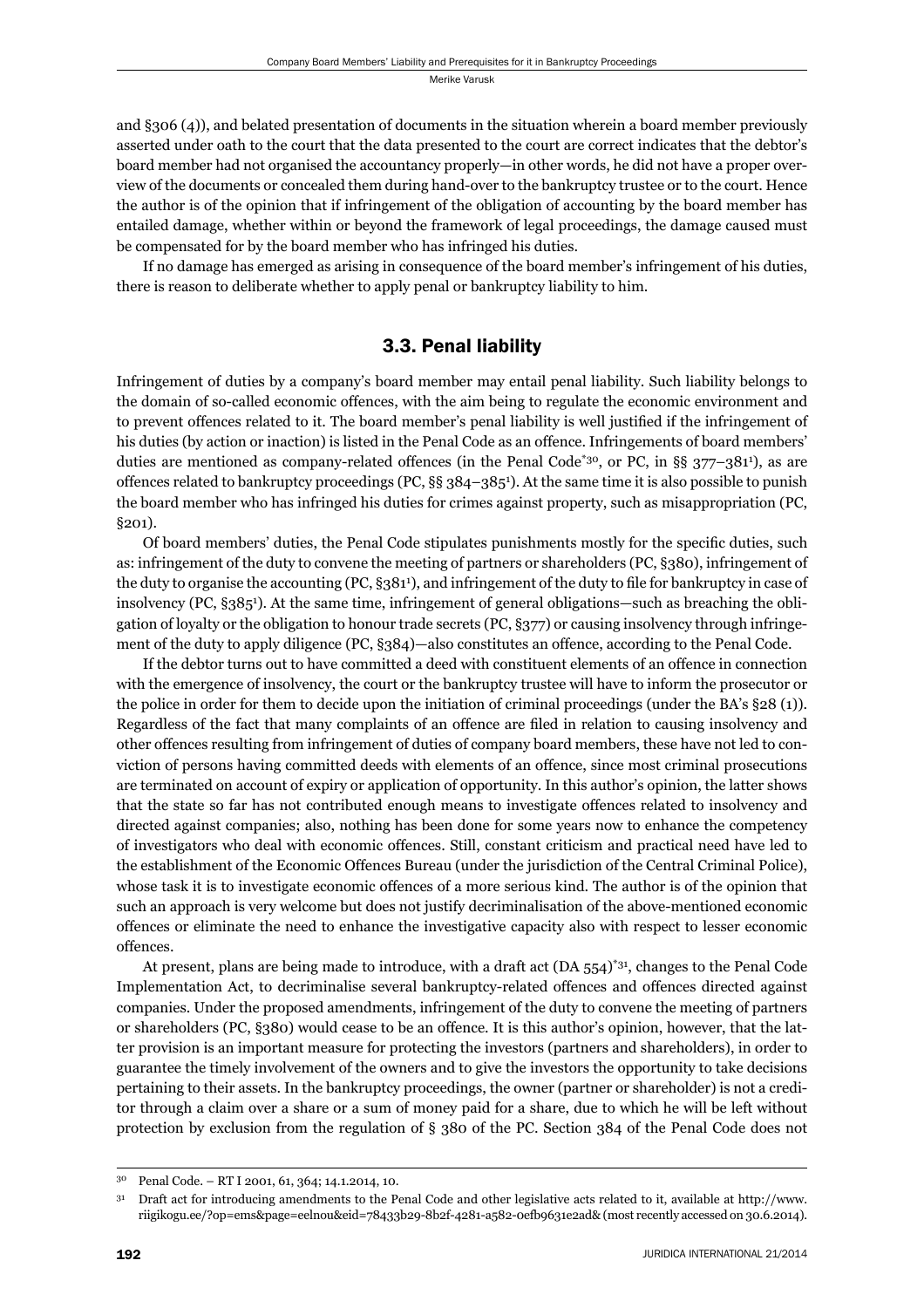guarantee protection to the investors in a situation wherein the meeting of partners, shareholders, or cooperative members has not been convened in a due manner but infringement of the duty has not necessarily resulted in a substantial decrease in the debtor's solvency or in his insolvency.

There is also the intention to eliminate, through the prospective changes of DA 554, the offence of failure to file for bankruptcy (from the PC's §385<sup>1</sup>). A company board member is bound to, in the course of 20 days after the emergence of persistent insolvency, file for bankruptcy (under the CC's §180 (5<sup>1</sup>) and §306 (3<sup>1</sup>)). In evaluation of the insolvency, the indicator for equity capital (net assets) has been used that reflects the difference between the entity's assets and commitments (see  $\S$ 3 3) of the Accounting Act<sup>\*32</sup>). According to §1 (3) of PC, the legal person of the debtor is insolvent also when the debtor's assets do not cover his commitments and the debtor's economic situation indicates that this state or a similar one is not temporary. The above-mentioned regulations seem to indicate that earlier negative equity capital—i.e., the situation wherein the commitments exceed the company's assets and such a situation is not temporary—shows that the company has become permanently insolvent. The Supreme Court has explained that the mere fact of the company's net assets constituting less than half of the share capital or equity capital does not necessarily mean that the company is persistently insolvent in the sense of the bankruptcy law and that there is reason to prosecute a company board member on the basis of § 385<sup>1</sup> of the Penal Code<sup>\*33</sup>. The author of this article agrees with that viewpoint since in some cases negative equity capital does not imply the persistent insolvency of the company. For example, such a situation may emerge in cases of long-term commitments. A company's commitments are divided into short- and long-term ones (in Appendix 1 to the Accounting Act), which means that long-term commitments too are shown as commitments—for example, a bank loan that is being paid back in equal monthly instalments over the span of 30 years. In the case described here, the value of the purchased assets should restore the balance between assets and commitments and guarantee the existence of positive equity capital. However, there may be cases in which the value of the assets purchased has for some reason decreased substantially yet the company continues to be able to pay the monthly instalments and engage in sustainable activities. In such cases, regardless of the negative equity capital, the company is not persistently insolvent.

The duty to file for bankruptcy is a board member's specific obligation whose infringement (failure to file for bankruptcy in a timely manner or failure to file altogether) creates a situation wherein, as a result of the delay in filing for bankruptcy, the debtor's assets decrease and, in consequence of this, creditors' possibilities of satisfying their claims also diminish. In the event that the company board member fails to file for bankruptcy when this should be done, a situation arises in which some creditors will file for bankruptcy or the company will be divested at the registrar's initiative (the CC's §59). Because, according to the data provided by the Ministry of Justice, at least two thirds of legal persons' bankruptcy proceedings, for reason of lack of assets, do not proceed to judgement and bankruptcy proceedings not proceeding to judgement results in there being no civil liability of the company's governing bodies related to filing of a compensation claim or insolvency liability through application of prohibition on business, the only possibility for prosecution of the company board member who has infringed his duties is the application of penal liability. It is the author's opinion that if this too fails to follow, the situation will motivate the board members of companies in economic difficulties to delay filing for bankruptcy until the company in question is broke, which would bring about a situation wherein the bankruptcy proceedings do not proceed to judgement and, therefore, neither civil nor insolvency liability follows for the board member. Such a situation, in its turn, would corrupt the economic environment, reduce opportunities for honest entrepreneurs, and corrupt the investment climate and involvement of foreign investments.

In the explanatory statement accompanying the amendment, the decriminalisation of infringement of the duty to file for bankruptcy is justified by, among other arguments, the reasoning that the Supreme Court has found that determination of the presence of constituent elements of an offence in pre-trial and judicial proceedings has become extremely difficult since it would always presume commissioning of difficult and time-consuming use of expertise to establish the moment of emergence of insolvency. Also, according to the explanatory statement, the failure to file for bankruptcy does not have to be punishable in nature since the board member's direct liability emerges regardless in cases of filing for bankruptcy in an untimely manner. The author is of the opinion that the prospective change is not well grounded, since the aim of  $\S 385^1$ 

<sup>32</sup> Accounting Act. – RT I 2002, 102, 600; 13.3.2014, 50.

<sup>33</sup> CCSCd 3-1-1-49-11.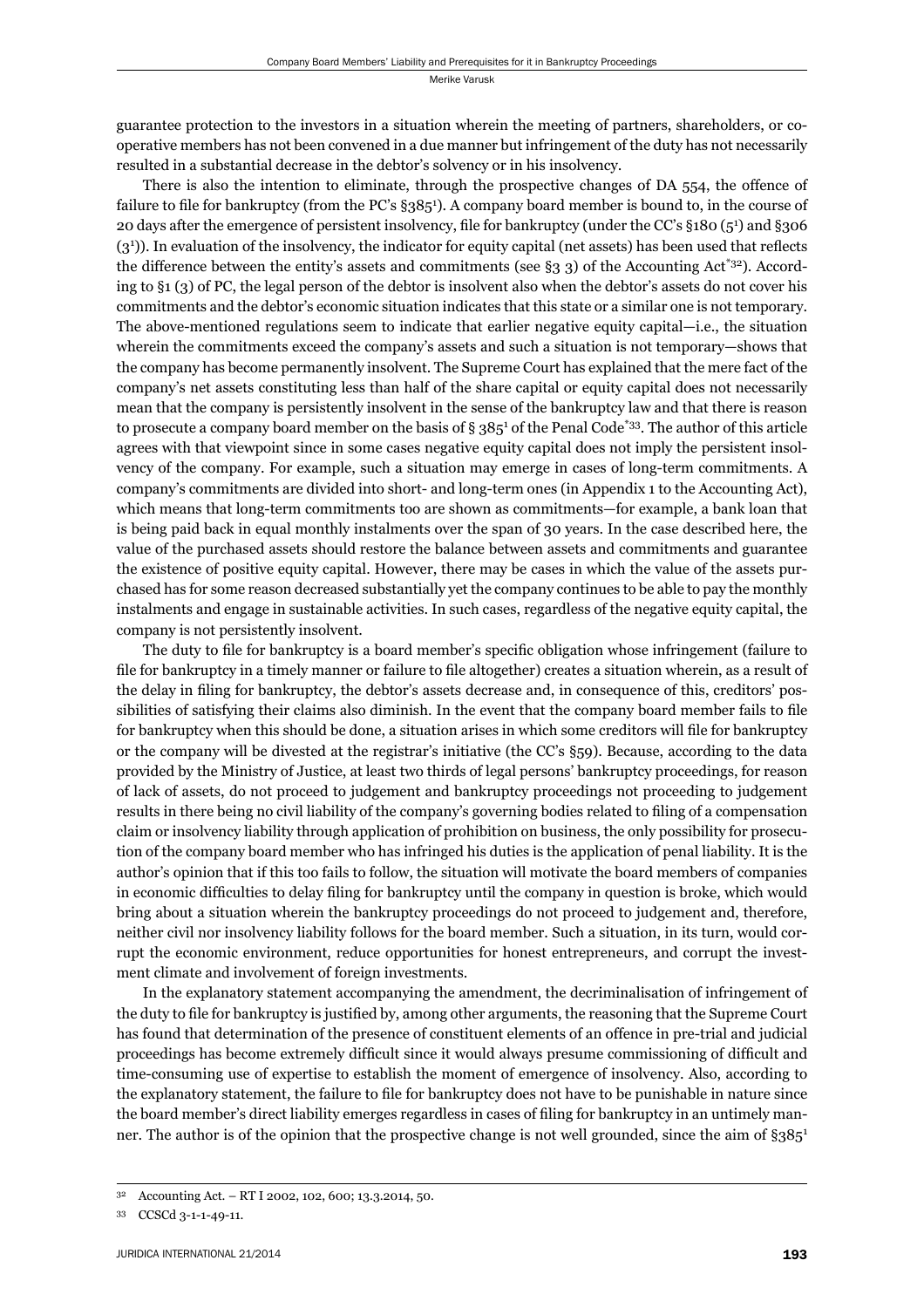of the Penal Code is to guarantee the creditors the opportunity to get maximal satisfaction of their claims that would be afforded by timely filing for bankruptcy. With every day of delay in filing for bankruptcy, the assets available for satisfying the creditors' claims decrease and the claims filed against the person in question grow (for example, with respect to the calculation of overdue charges, the emergence of additional commitments). Also, the exclusion of what is described in  $\S 385^1$  of the PC from the list of offences would give the wrong signal to those active in the economic environment, as if failure to file for bankruptcy when one should were not a condemnable deed. In this author's opinion, the case law<sup>\*34</sup> has specified well how the public prosecutor's office must check the presence of constituent elements of an offence.

In cases of infringement of the duty to file for bankruptcy, it is important that, since the responsible persons are often dispossessed, application of civil liability often does not bring the desired results. Also, the legislation in vigour does not allow application of prohibition on business in cases wherein the proceedings do not proceed to judgement, for which reason the only possibility for prosecution of an irresponsible board member involves his conviction for an offence. The relevance of §385<sup>1</sup> of the Penal Code is demonstrated also by the fact that in the legislation of other countries liability for an analogous offence is considered important; for example, failure to file for bankruptcy in a timely manner is classed as an offence in Germany.

By way of supplementary penal punishment, an occupation ban (under the PC's §49) or prohibition of engaging in enterprise in general (under the PC's §491 ) may be stipulated. These are similar in essence to the prohibition on business that is found in insolvency law.

#### 3.4. Bankruptcy liability

Such sanctions as are stipulated in bankruptcy law may be regarded as bankruptcy liability. The board member's liability is stipulated in cases wherein he would infringe his duties during the bankruptcy proceedings—for example, will not fulfi l the duty to provide the information or will infringe the ban on insolvency assets' disposal. By way of application of liability to a board member for infringements committed earlier, it is possible to require prohibition on business (see the BA's §91). The application of prohibition on business presumes infringe ment of the company board member's duties, and here, unlike with the presumptions associated with application of civil liability, whether or not the infringement has led to damage emerging is immaterial.

Bankruptcy law differentiates between the prohibition on business during the bankruptcy proceedings and after them. Prohibition on business during the proceedings (under the BA's §91 (2)) is applicable until the end of the bankruptcy proceedings. The prohibition on business in vigour during the bankruptcy proceedings obtains from the issuing of the court order until the end of bankruptcy proceedings. According to the case law, the function of the prohibition on business during the proceedings is the preventive protection of third persons, in order to prevent the subject of the prohibition on business from committing new offences or causing damage to third parties. The prohibition on business may be applied only to a person who is very likely to have committed a crime while managing a now-bankrupt legal person but has not yet been convicted (i.e., when there is a well-founded suspicion of a crime) and when there is a serious danger that, should prohibition on business not be applied, he may commit new offences of a similar kind.\*35

Prohibition on business after the proceedings (see the BA's §91 (3)) is applicable to the subjects related to the legal person (under the BA's §19 (1) and (3)), provided that the debtor or the person to whom the prohibition on business is about to be applied has been convicted on the basis of a verdict having entered into vigour for an offence related to bankruptcy, enforcement procedure, a tax offence, or an offence listed in §380 or 3811 of the Penal Code. The prohibition on business after bankruptcy proceedings may last for up to three years after the end of said proceedings (see the BA's §91 (3)). In application of prohibition on business after bankruptcy proceedings, it must be ensured that the person is not punished twice for the same offence—that is, that there will be no conflict with the *ne bis in idem* principle as stipulated in §23 of the Constitution. That means that a person who has been punished for a bankruptcy- or enforcementprocedure-related offence or a tax offence when, by way of supplementary penal punishment, an occupation ban or prohibition to engage in enterprise has been applied shall not be punished a second time through application of prohibition on business after the bankruptcy proceedings.

<sup>34</sup> CCSCd 3-1-1-85; 3-1-1-49-11.

<sup>35</sup> CCSCd 3-2-1-124-09, p. 15.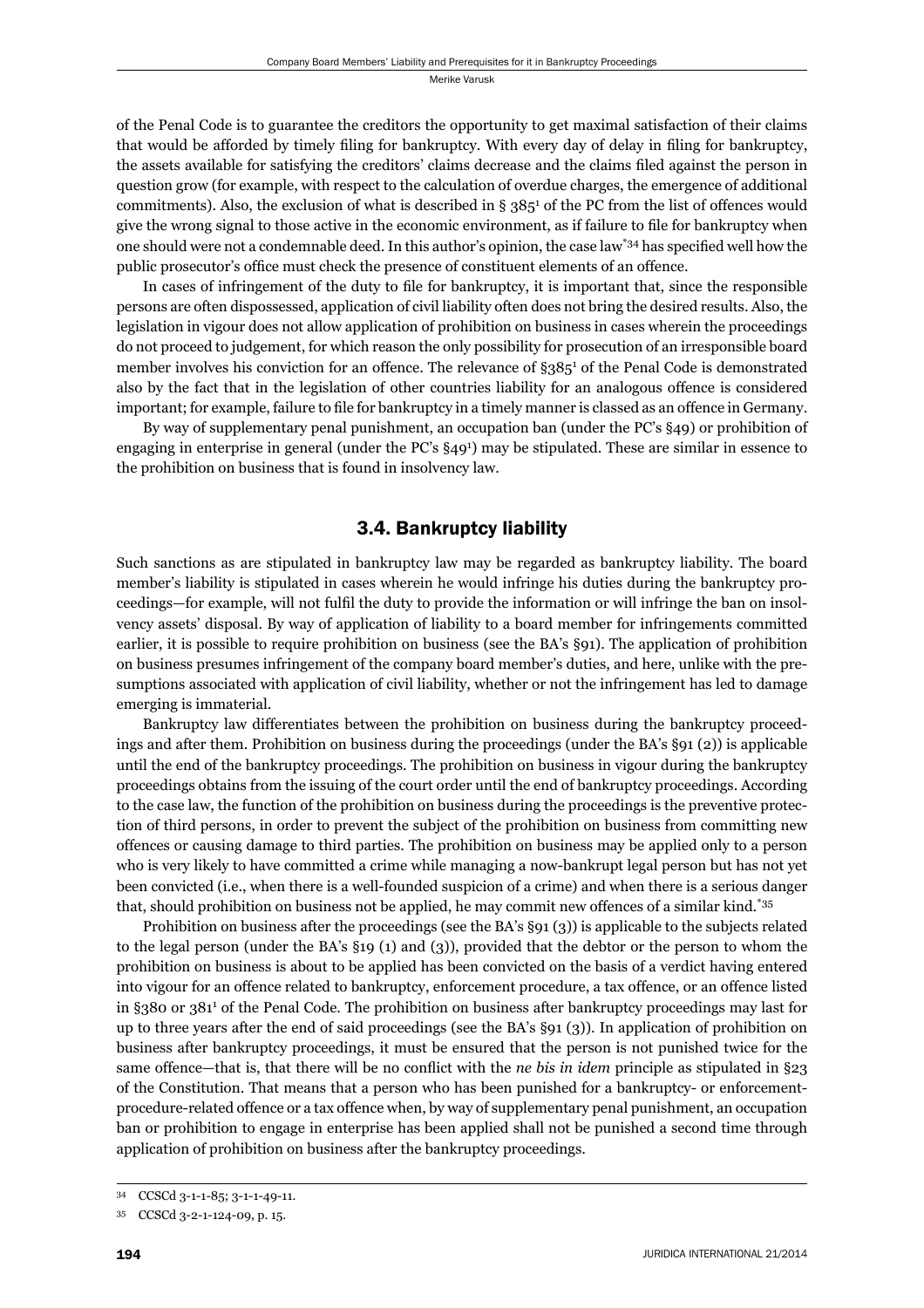In the Estonian legislation, the occupation ban and the prohibition to engage in enterprise are formally and in substantive law supplementary penal punishments, while prohibition on business after the end of the proceedings is in substantive law a supplementary penal punishment, but formally a bankruptcy-linked restriction. Only guilt may be the foundation for applying penal coercive measures, but for non-penal coercive measures a danger emanating from the person in question shall suffice<sup>\*36</sup>.

The Supreme Court has found that the main aim with the occupation ban during bankruptcy proceedings (see the BA's §91 (2)) is for it to be a preventive coercive measure\*37. This provision must be interpreted in a restrictive manner since the prohibition on business intensely strike at the person's fundamental rights: the freedom to choose a job (laid down in §29 (1) of the Constitution), the freedom to pursue an economic or business activity (see the Constitution's §31), and the freedom to dispose of one's property (see the Constitution's §32 (2)). Restrictive interpretation is justified also by the fact that measures similar to the prohibition on business may be applied to a person for penal purposes only on the basis of §49 or 49<sup>1</sup> of the Penal Code. According to §91 (2) of the BA, mere suspicion of a misdemeanour or the possibility of emergence of damage is not sufficient.

Although the author agrees with the Supreme Court's view in that the application of prohibition on business strikes at the core of a person's fundamental rights, the author is of the opinion that in the situation wherein a company board member has seriously infringed his duties and thereby caused substantial damage to the company and its creditors, the application of prohibition on business is well-justified. Although, as the practice of the Supreme Court shows, application of the prohibition on business has become more complicated, the author remains of the opinion that the restrictions on this measure are well-founded; we are dealing with limitations to a person's freedom to pursue business activity, so prohibition on business should not be applied without good reason. German and Finnish legislation do not know the application of prohibition on business in bankruptcy proceedings at all; instead, it is applied in these systems as a criminal punishment. For example, the German penal code allows imposing the occupation ban on a person\*38 for up to five years. If it is found after this that the danger to business is still present, the occupation ban may be applied for life. According to Finnish legislation regarding the prohibition on business, the duration of the prohibition on business may be  $3-7$  years<sup>\*39</sup>. If a person who belongs to the group of those to whom the prohibition on business may be applied<sup>\*40</sup> has committed a serious offence, the Finnish legislation on prohibition on business (§20) stipulates the duty to carry out an investigation in order to establish whether there is a reason to apply prohibition on business to said person. The investigation shall be carried out by the police on the basis of the prosecutor's request. The author is of the opinion that, in view of the Supreme Court having referred to the deficiencies in the application of the prohibition on business, following the model of the practices of the other countries, such as Germany and Finland, should be considered in the course of the revision of the regulations pertaining to application of prohibition on business.

At the same time, the author is the opinion that substantial restriction of the prohibition on business is not founded since it would cause loss of the preventive influence: there would be no more fear of application of the prohibition on business. In this author's opinion, the application of the requirement of prohibition on business would be justified also, for example, in the event that infringement of the duty to file for bankruptcy is decriminalised or in the situation wherein the bankruptcy trustee has filed a claim for compensation against a board member who has infringed his duties. The regulations regarding prohibition on business should be changed in such a way that it would be possible to apply it also to board members against whom, on account of their being dispossessed, it would make no sense to file a claim.

In the author's opinion, the application of prohibition on business would be well-grounded also in the case of the bankruptcy proceedings not proceeding to court. At present, company board members are interested in proceedings not progressing to court handling, since this does not leave the court with a reason to nominate a bankruptcy trustee, whose duty it is to ascertain any infringement of board members' duties and to

<sup>36</sup> A. Tubin. Menetlusjärgne ärikeeld: kas pankrotiõiguslik piirang või karistusõiguslik lisakaristus? [Prohibition on Business after Legal Proceedings: Bankruptcy-linked Restriction or Supplementary Penal Punishment? ]. – *Juridica* 2012/6, pp. 442–449.

CCSCd 3-2-1-124-09.

<sup>38</sup> The German Criminal Law, or *Anordnung des Berufsverbots*, § 70 of the Ciminal Code of Germany.

Laki liiketoimintakiellosta (Law of Prohibition on Business of Finland), Section 5, available at http://www.finlex.fi/fi/laki/ ajantasa/1985/19851059 (most recently accessed on 18.7.2014).

<sup>40</sup> Laki liiketoiminatakiellosta (*ibid*.), Section 2.